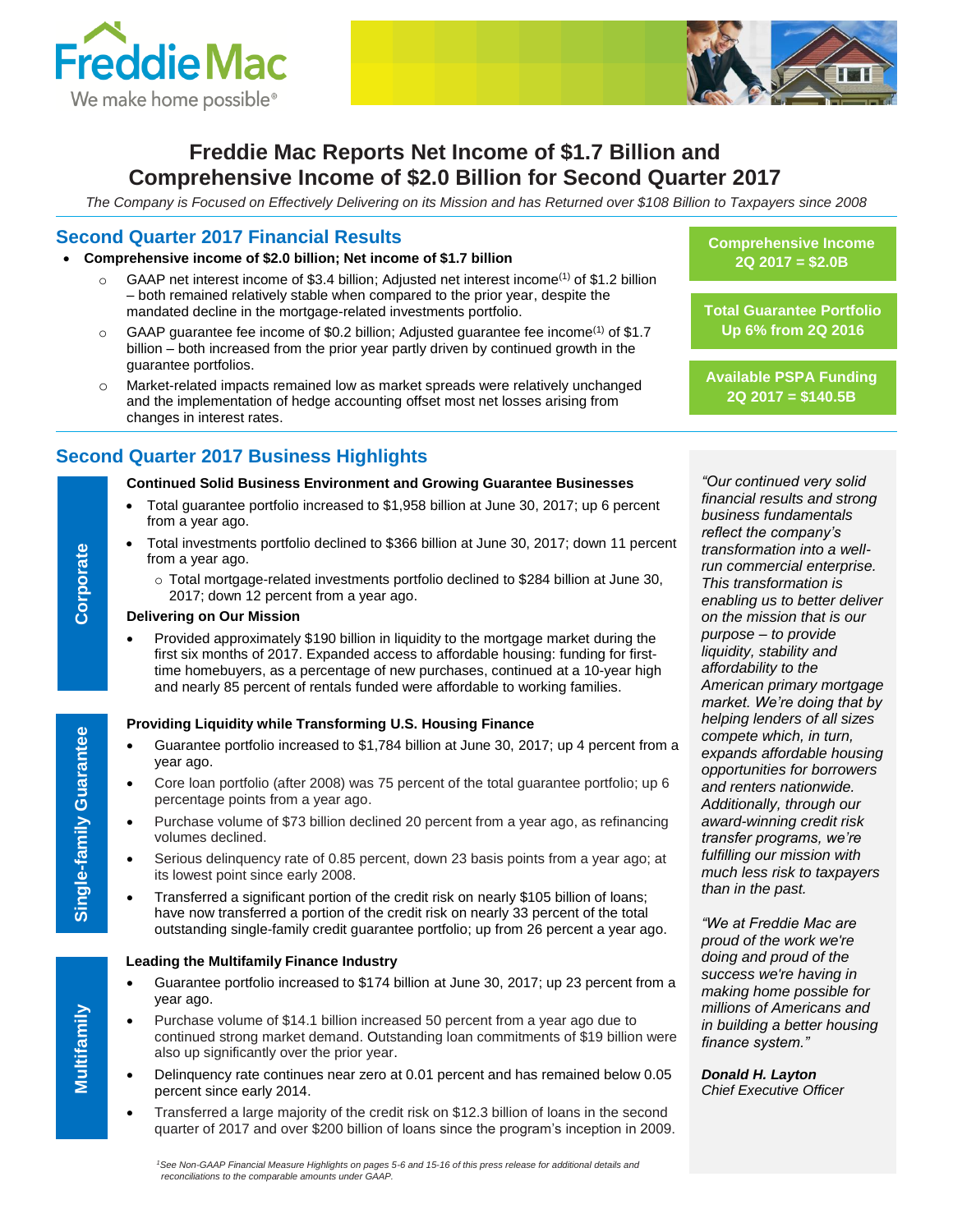McLean, VA — Freddie Mac (OTCQB: FMCC) today reported net income of \$1.7 billion for the second quarter of 2017, compared to net income of \$2.2 billion for the first quarter of 2017. The company also reported comprehensive income of \$2.0 billion for the second quarter of 2017, compared to comprehensive income of \$2.2 billion for the first quarter of 2017.

## *Summary Consolidated Statements of Comprehensive Income*

|     | $($ Millions)                                                                                                                                     | 2Q 2017     |                         | 1Q 2017  | <b>Change</b> |             | <b>2Q 2016</b> | <b>Change</b> |
|-----|---------------------------------------------------------------------------------------------------------------------------------------------------|-------------|-------------------------|----------|---------------|-------------|----------------|---------------|
|     | Net interest income                                                                                                                               | \$<br>3,379 | \$                      | 3,795    | \$<br>(416)   | \$          | 3,443          | \$<br>(64)    |
| 2   | Benefit (provision) for credit losses                                                                                                             | 422         |                         | 116      | 306           |             | 775            | (353)         |
| 3   | Derivative gains (losses)                                                                                                                         | (1,096)     |                         | (302)    | (794)         |             | (2,058)        | 962           |
| 4   | Other non-interest income (loss) <sup>(1)</sup>                                                                                                   | 802         |                         | 676      | 126           |             | 234            | 568           |
| 5   | Non-interest income                                                                                                                               | (294)       |                         | 374      | (668)         |             | (1,824)        | 1,530         |
| 6   | Administrative expense                                                                                                                            | (513)       |                         | (511)    | (2)           |             | (475)          | (38)          |
| 7   | Other non-interest expense                                                                                                                        | (493)       |                         | (453)    | (40)          |             | (460)          | (33)          |
| 8   | Non-interest expense                                                                                                                              | (1,006)     |                         | (964)    | (42)          |             | (935)          | (71)          |
| 9   | <b>Pre-tax income</b>                                                                                                                             | 2,501       |                         | 3,321    | (820)         |             | 1,459          | 1,042         |
|     | 10 Income tax expense                                                                                                                             | (837)       |                         | (1, 110) | 273           |             | (466)          | (371)         |
| 11  | Net income                                                                                                                                        | \$<br>1,664 | \$                      | 2,211    | \$<br>(547)   | \$          | 993            | \$<br>671     |
|     | 12 Total other comprehensive income (loss)                                                                                                        | 322         |                         | 23       | 299           |             | 140            | 182           |
|     | 13 Comprehensive income                                                                                                                           | \$<br>1,986 | \$                      | 2,234    | \$<br>(248)   | \$<br>1,133 |                | \$<br>853     |
|     | Memo Item                                                                                                                                         |             |                         |          |               |             |                |               |
|     | 14 Guarantee fee income <sup>(1)</sup>                                                                                                            | \$<br>158   | $\sqrt[6]{\frac{1}{2}}$ | 149      | \$<br>9       | \$          | 124            | \$<br>34      |
| (1) | Guarantee fee income on a GAAP basis is primarily from the company's multifamily business and is included in Other income (loss) on Freddie Mac's |             |                         |          |               |             |                |               |

*(1) Guarantee fee income on a GAAP basis is primarily from the company's multifamily business and is included in Other income (loss) on Freddie Mac's condensed consolidated statements of comprehensive income.* 

## **Financial Results Discussion**

Freddie Mac's second quarter 2017 net income of \$1.7 billion and comprehensive income of \$2.0 billion decreased \$0.5 billion and \$0.2 billion, respectively, from the first quarter of 2017. The company's quarter-over-quarter earnings were relatively stable as market-related impacts remained low.

- Net Interest Rate Effect: \$0.1 billion (after-tax) estimated fair value loss for the second quarter of 2017 driven by slight decreases in interest rates, compared to near zero (after-tax) estimated fair value gain for the first quarter of 2017 driven by slight increases in interest rates. (See Net Interest Rate Effect table for additional details.)
- Spread Change Effect: \$0.1 billion (after-tax) estimated gain for the second quarter of 2017, comparable to the \$0.1 billion (after-tax) estimated gain for the first quarter of 2017, as market spreads were relatively unchanged from the first quarter of 2017.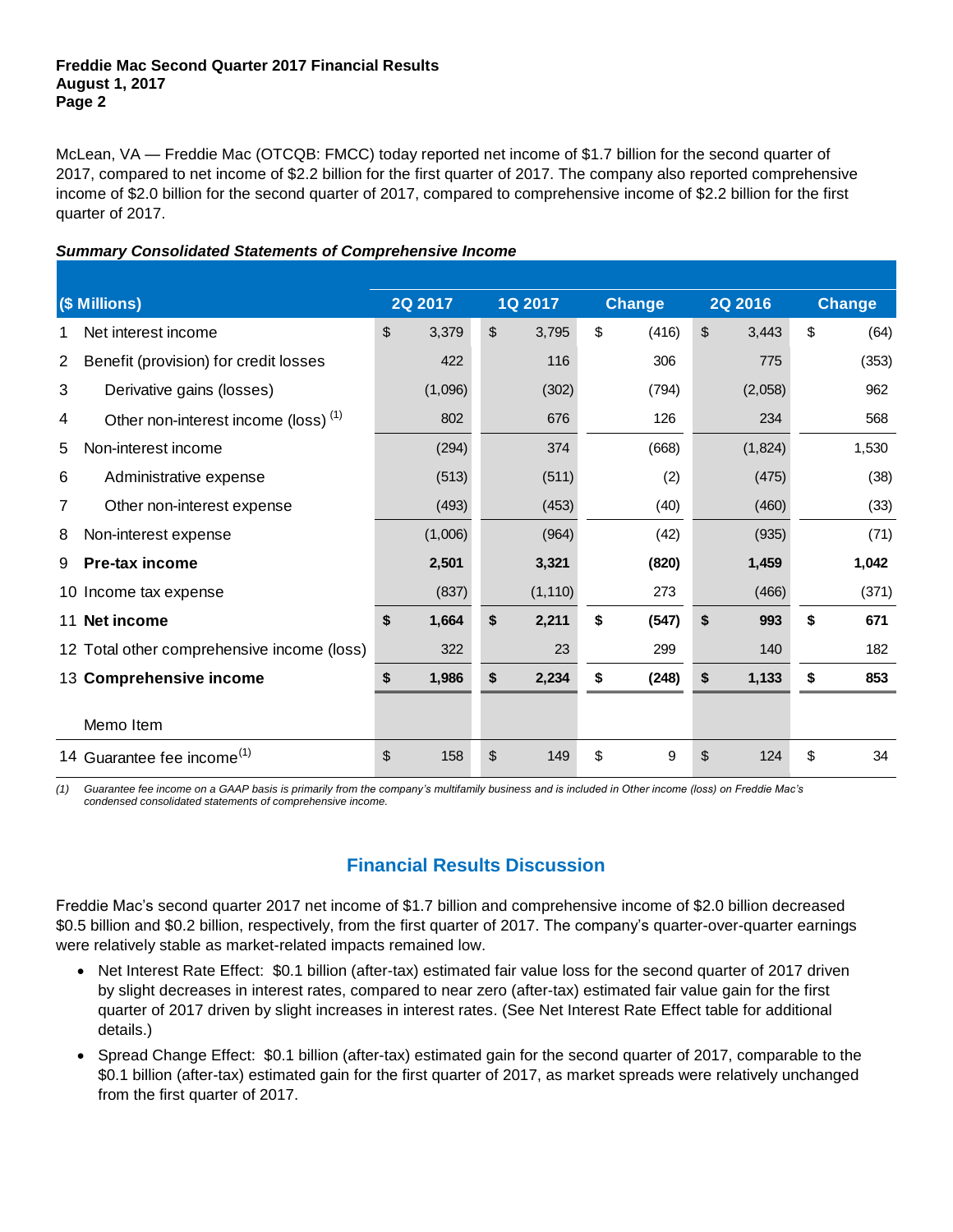### *Net Interest Rate Effect*

| (\$ Billions) |                                                                                                                       | <b>2Q 2017</b> |       | 1Q 2017 |       |   | <b>Change</b> | <b>2Q 2016</b> | <b>Change</b> |
|---------------|-----------------------------------------------------------------------------------------------------------------------|----------------|-------|---------|-------|---|---------------|----------------|---------------|
|               | Interest rate effect on derivative fair values                                                                        | \$             | (1.1) | - \$    | 0.5   | S | (1.6)         | \$<br>(1.7)    | 0.6           |
|               | Estimate of offsetting interest rate effect related to financial<br>instruments measured at fair value <sup>(1)</sup> |                | 0.5   |         | (0.5) |   | 1.0           | 1.0            | (0.5)         |
|               | 3 Gains (losses) on mortgage loans in fair value hedge relationships                                                  |                | 0.4   |         |       |   | 0.4           |                | 0.4           |
| 4             | Income tax (expense) benefit                                                                                          |                | 0.1   |         |       |   | 0.1           | 0.3            | (0.2)         |
|               | Estimated net interest rate effect on comprehensive income<br>(loss)                                                  | \$             | (0.1) |         | 0.0   |   | (0.1)         | (0.4)          | 0.3           |

*(1) Includes the interest-rate effect on the company's trading securities, available-for-sale securities, mortgage loans held-for-sale, and other assets and debt for which the company elected the fair value option, which is reflected in Other non-interest income (loss) and Total other comprehensive income (loss) on Freddie Mac's condensed consolidated statements of comprehensive income.*

# **Selected Financial Measures**



- Net interest income was \$3.4 billion for the second quarter of 2017, a decrease of \$0.4 billion, or 11 percent, from the first quarter of 2017 and unchanged from the prior year.
	- The decrease in net interest income from the prior quarter primarily reflected lower amortization income and a 2 percent decline in the balance of the mortgage-related investments portfolio.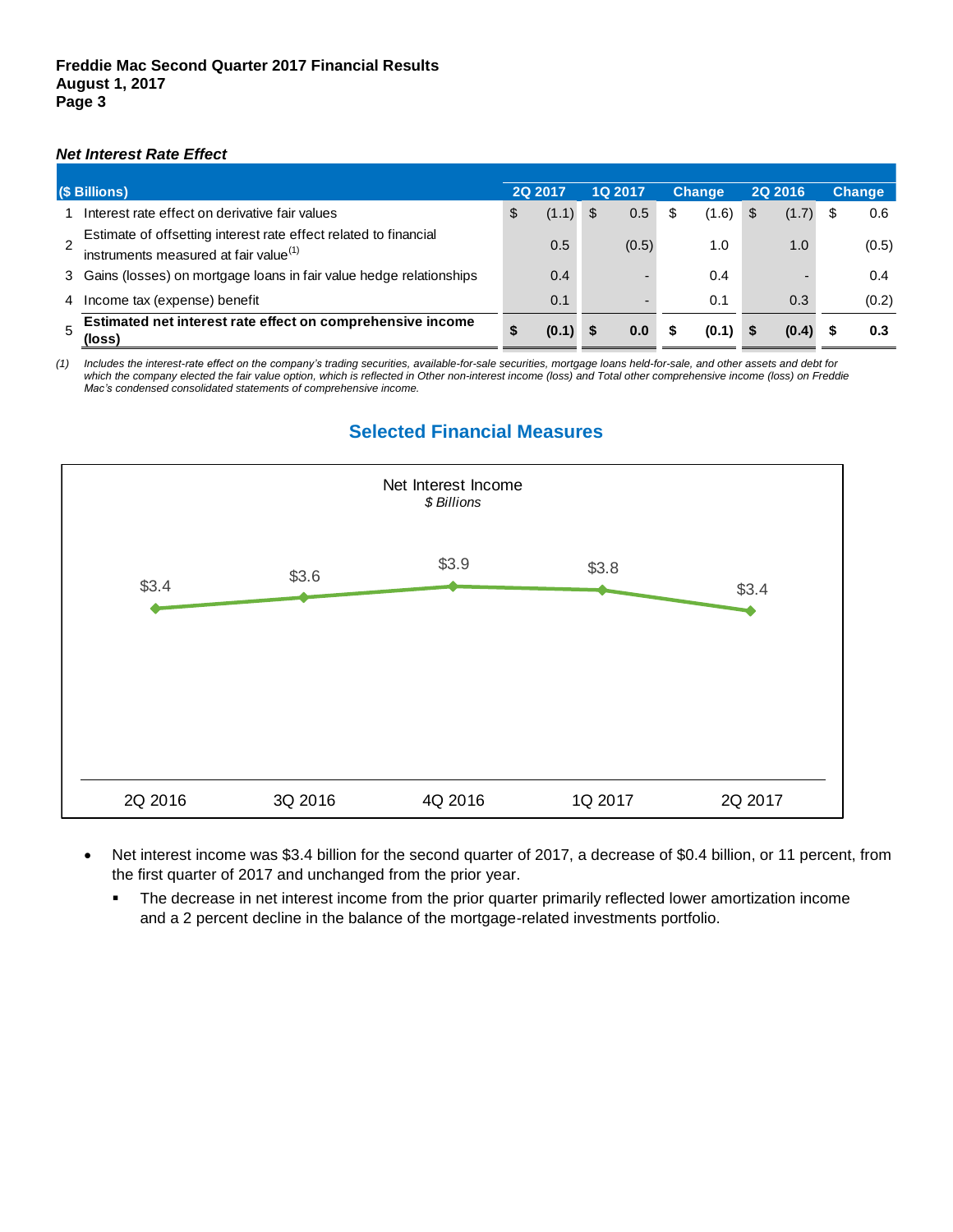

*(1) Guarantee fee income on a GAAP basis is primarily from the company's multifamily business and is included in Other income (loss) on Freddie Mac's condensed consolidated statements of comprehensive income.*

- Guarantee fee income, primarily from the company's multifamily business, was \$158 million for the second quarter of 2017, increasing \$9 million, or 6 percent, from the first quarter of 2017 and \$34 million from the prior year.
	- The increases in guarantee fee income primarily reflected higher average multifamily guarantee portfolio balances.



- Benefit for credit losses was \$422 million, an increase of \$306 million from the first quarter of 2017 and a decrease of \$353 million from the prior year.
	- The increase in benefit for credit losses from the prior quarter primarily reflected a significant increase in the number of reperforming loans reclassified from held-for-investment to held-for-sale as the company continued to focus on reducing the balance of its less liquid assets.
	- The decrease in benefit for credit losses from the prior year primarily resulted from smaller improvements in probability of default and estimated loss severity in the second quarter of 2017,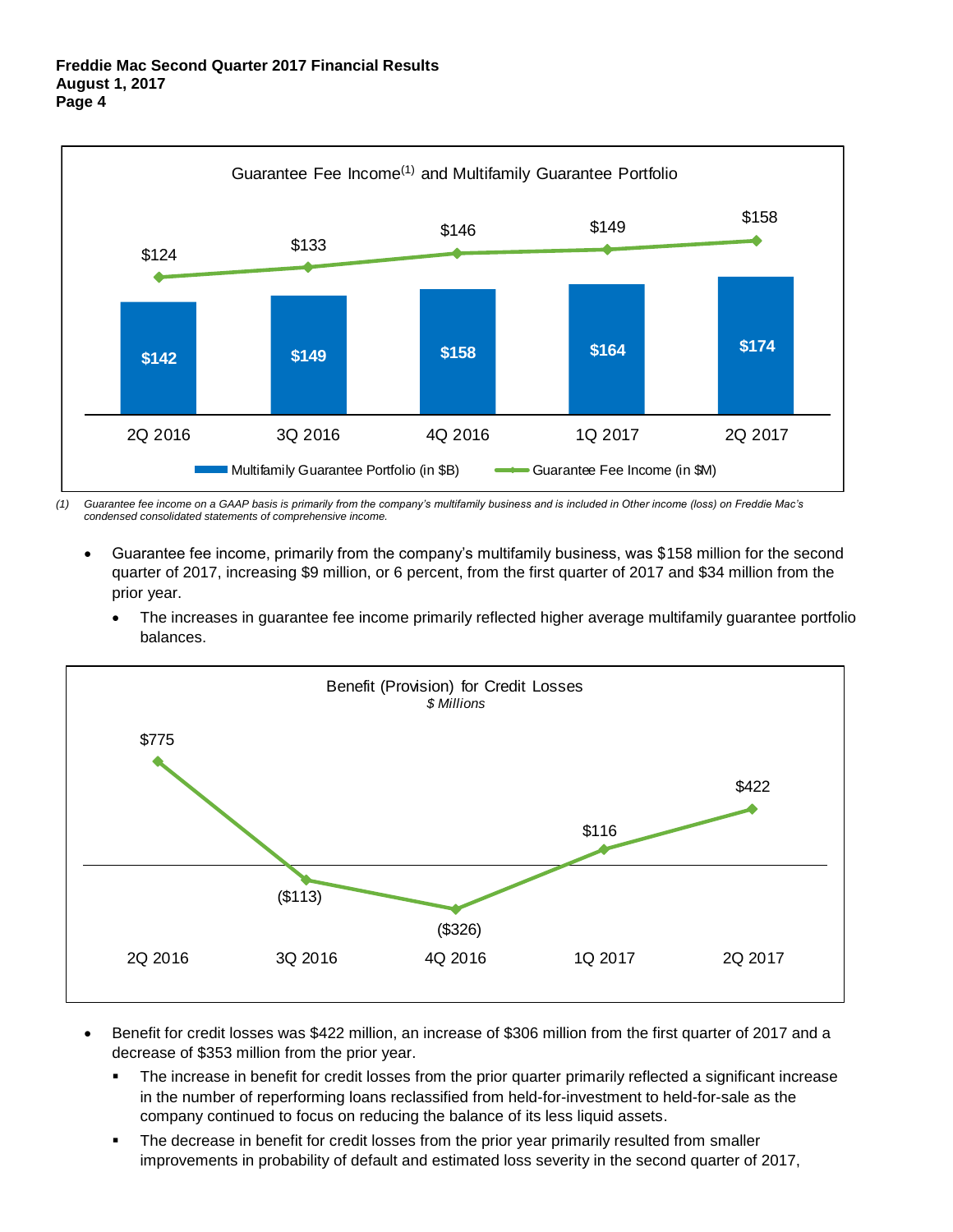compared to larger improvements in probability of default and estimated loss severity in the second quarter of 2016.

# **Non-GAAP Financial Measure Highlights**

In addition to analyzing the company's results on a GAAP basis, management reviews certain financial measures on an "adjusted", or non-GAAP, basis. The adjusted, or non-GAAP, financial measures are calculated by reclassifying certain credit guarantee-related activities and investment-related activities between various line items on the company's GAAP condensed consolidated statements of comprehensive income. Management believes the non-GAAP financial measures are useful because they more clearly explain the company's sources of revenue. The company does not present adjusted measures for net income or comprehensive income.

- The company's GAAP net interest income includes the spread earned on its investments activities plus the guarantee fees earned by its single-family business. GAAP guarantee fees are primarily those generated by its multifamily business.
	- Adjusted net interest income is the net spread earned on the company's investments activities, including the cost of funds associated with using derivatives.
	- Adjusted guarantee fee income consists of the revenues from guarantee fees from both the single-family and multifamily businesses, net of the 10 basis point guarantee fee remitted to Treasury as part of the Temporary Payroll Tax Cut Continuation Act of 2011.



The two graphs that follow show the company's non-GAAP financial measures – adjusted net interest income and adjusted guarantee fee income.

*(1) Non-GAAP financial measure. For reconciliations to the comparable amounts under GAAP, see pages 15-16 of this press release.*

*(2) During the first quarter of 2017, the company discontinued adjustments which reflected the reclassification of amortization of upfront cash paid and received upon acquisitions and issuances of swaptions and options from GAAP derivative gains (losses) to adjusted net interest income. Prior period results have been revised to conform to the current period presentation.*

- Adjusted net interest income was \$1.17 billion, a decrease of \$33 million from the first quarter of 2017 and \$41 million from the prior year.
	- Adjusted net interest income has remained relatively stable over the last year, despite the expectation of a decline over the long-term, primarily due to higher net interest yield on both other investments and mortgage-related investments.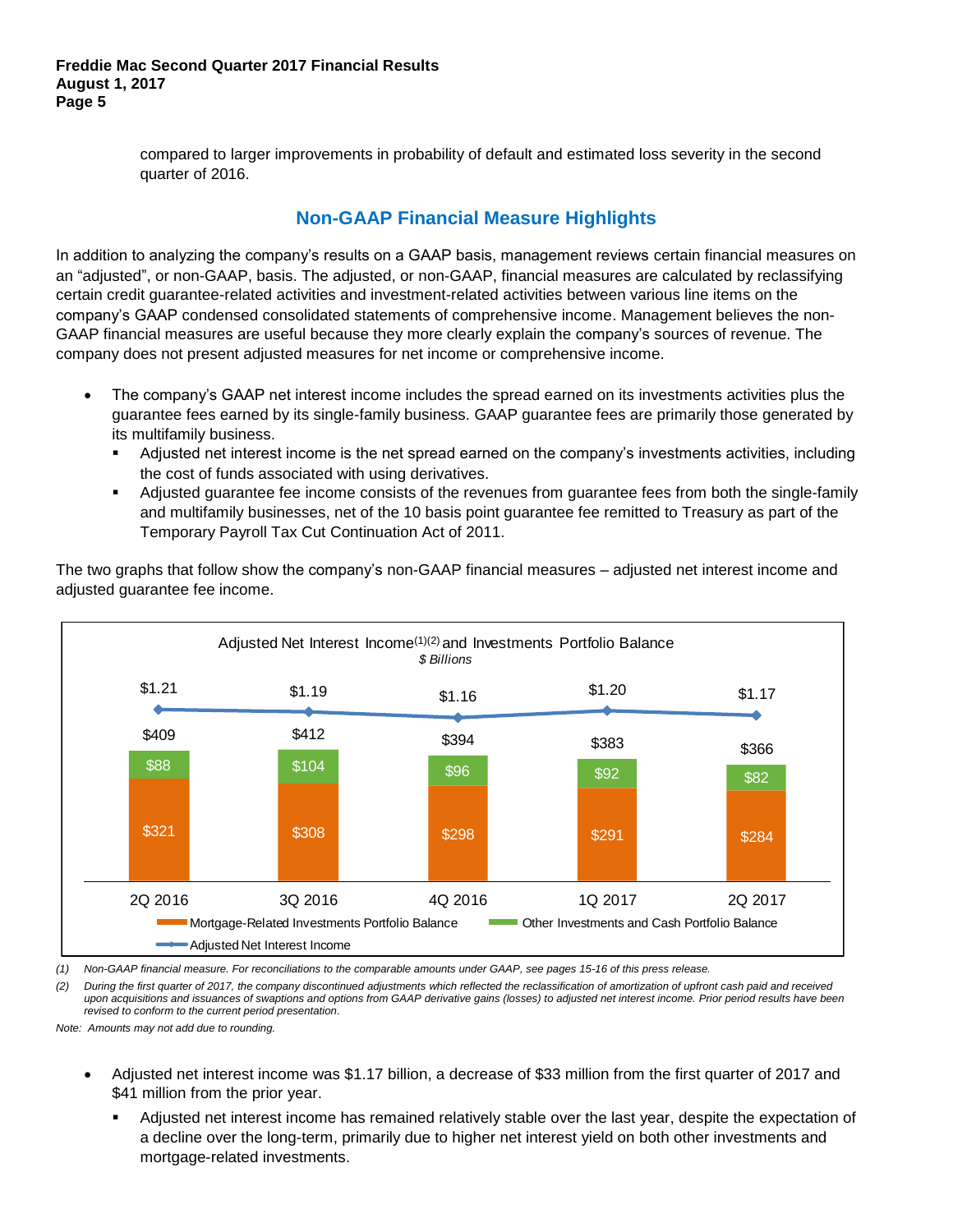- The expectation of a decline in adjusted net interest income over the long-term is primarily a result of the company's ongoing reduction of its mortgage-related investments portfolio in accordance with the requirements of the Purchase Agreement and FHFA.
- The mortgage-related investments portfolio was \$283.7 billion as of June 30, 2017, a decline of \$7.5 billion from March 31, 2017.
	- The company remains focused on reducing the balance of less liquid assets in this portfolio. The balance of less liquid assets was \$109.2 billion as of June 30, 2017, a decline of \$8 billion, or 7 percent, from March 31, 2017.
		- $\circ$  Less liquid assets include reperforming loans, single-family seriously delinguent loans, and mortgage-related securities not guaranteed by a GSE or the U.S. government.



*(1) Non-GAAP financial measure. For reconciliations to the comparable amounts under GAAP, see pages 15-16 of this press release.* 

*(2) Calculated as annualized quarterly adjusted guarantee fee income divided by the total guarantee portfolio balance.*

- Adjusted guarantee fee income was \$1.67 billion, an increase of \$99 million from the first quarter of 2017 and \$43 million from the prior year.
	- The increase in adjusted guarantee fee income from the prior quarter primarily reflected higher amortization of single-family upfront fees driven by an increase in loan prepayments during the second quarter of 2017.
	- Adjusted guarantee fee income increased slightly when compared to the prior year driven by continued growth in the total guarantee portfolio.
		- o Adjusted guarantee fee income from contractual guarantee fees is expected to increase over the long-term as guarantee fees on new single-family business are generally higher than the fees received on older vintages that continue to run off.
		- $\circ$  Changes in the rates of amortization of single-family upfront fees into income are driven by fluctuating levels of loan prepayments due to changes in interest rates.
	- The total guarantee portfolio balance grew to \$1,958 billion at June 30, 2017, an increase of \$15 billion, or 1 percent, from March 31, 2017 and \$103 billion, or 6 percent, from the prior year.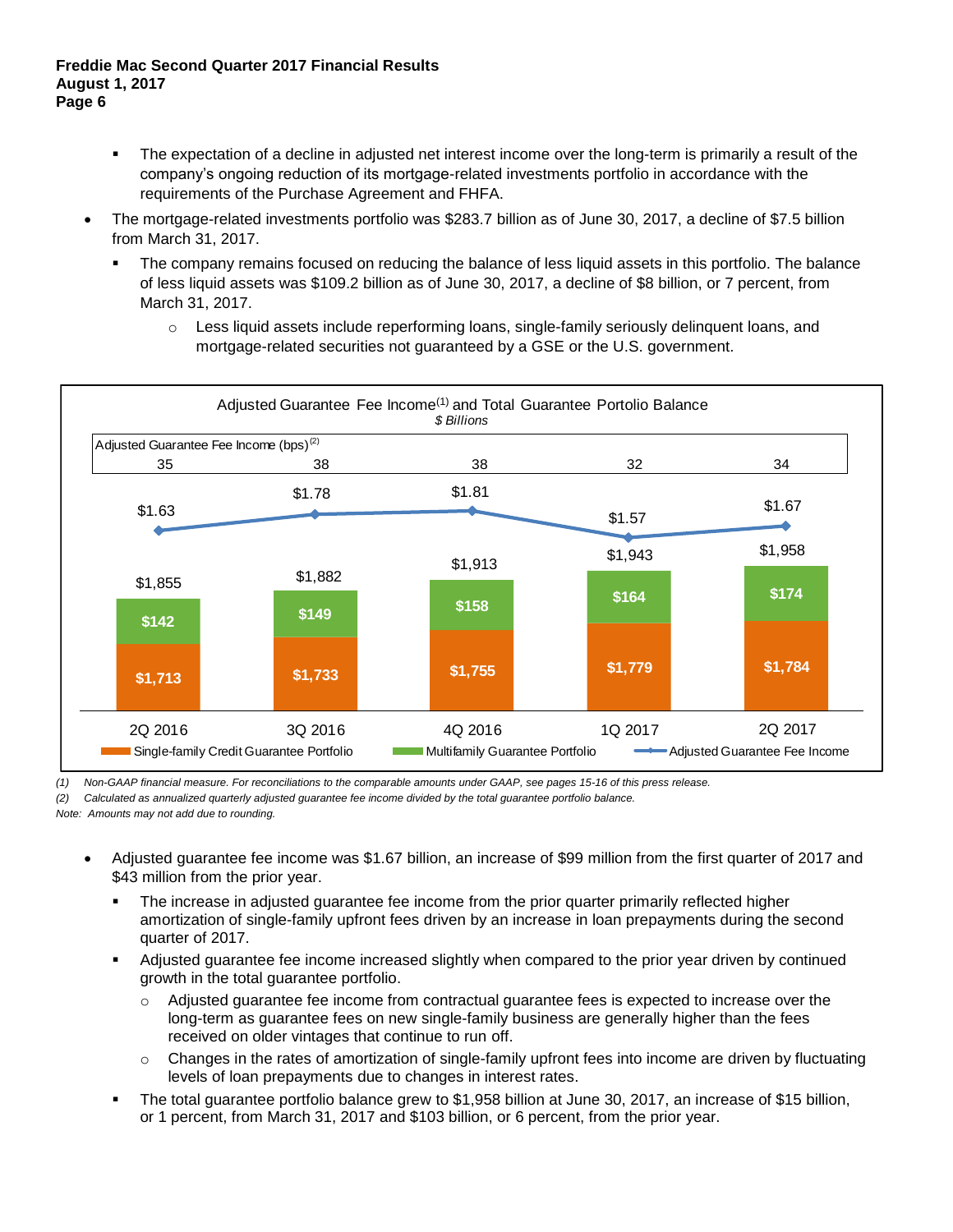# **Segment Financial Results and Business Highlights**

Freddie Mac's operations consist of three reportable segments, which are based on the types of business activities they perform – Single-family Guarantee, Multifamily and Capital Markets (formerly called "Investments"). The company presents Segment Earnings by reclassifying certain credit guarantee-related activities and investmentrelated activities between various line items on its GAAP condensed consolidated statements of comprehensive income and allocating certain revenues and expenses, including funding costs and administrative expenses, to its three reportable segments. For more information about Segment Earnings, see Note 11 to the financial statements included in the company's Quarterly Report on Form 10-Q for the three months ended June 30, 2017 and page 16 of this press release.

## **Single-family Guarantee Segment**

### Financial Results(1)

|               | Providing liquidity to the U.S. housing market while continuing to transfer credit risk to the private market                                   |         |       |    |         |    |                |    |                |    |               |  |  |  |  |
|---------------|-------------------------------------------------------------------------------------------------------------------------------------------------|---------|-------|----|---------|----|----------------|----|----------------|----|---------------|--|--|--|--|
|               | Financial Results <sup>(1)</sup>                                                                                                                |         |       |    |         |    |                |    |                |    |               |  |  |  |  |
|               |                                                                                                                                                 |         |       |    |         |    |                |    |                |    |               |  |  |  |  |
| (\$ Millions) |                                                                                                                                                 | 2Q 2017 |       |    | 1Q 2017 |    | <b>Change</b>  |    | <b>2Q 2016</b> |    | <b>Change</b> |  |  |  |  |
|               | Guarantee fee income                                                                                                                            | \$      | 1,506 | \$ | 1,418   | \$ | 88             | \$ | 1,501          | \$ | 5             |  |  |  |  |
| 2             | Benefit (provision) for credit losses                                                                                                           |         | 12    |    | 39      |    | (27)           |    | 121            |    | (109)         |  |  |  |  |
| 3             | Administrative expense                                                                                                                          |         | (332) |    | (333)   |    |                |    | (314)          |    | (18)          |  |  |  |  |
| 4             | Other                                                                                                                                           |         | (17)  |    | (58)    |    | 41             |    | (398)          |    | 381           |  |  |  |  |
| 5             | Income tax (expense) benefit                                                                                                                    |         | (391) |    | (356)   |    | (35)           |    | (326)          |    | (65)          |  |  |  |  |
| 6             | Segment earnings, net of taxes                                                                                                                  |         | 778   |    | 710     |    | 68             |    | 584            |    | 194           |  |  |  |  |
|               | Total other comprehensive income (loss),<br>net of tax                                                                                          |         |       |    | (2)     |    | $\overline{2}$ |    | (1)            |    |               |  |  |  |  |
| 8             | <b>Total comprehensive income</b>                                                                                                               |         | 778   | \$ | 708     | \$ | 70             | S  | 583            |    | 195           |  |  |  |  |
|               | (1) The financial performance of the company's Single-family Guarantee segment is measured based on its contribution to GAAP net income (loss). |         |       |    |         |    |                |    |                |    |               |  |  |  |  |

*(1) The financial performance of the company's Single-family Guarantee segment is measured based on its contribution to GAAP net income (loss).*

- Single-family Guarantee segment earnings were \$778 million for the second quarter of 2017, an increase of \$68 million, or approximately 10 percent, from the first quarter of 2017 and \$194 million, or 33 percent, from the prior year.
	- The increase in segment earnings from the prior quarter primarily reflected higher amortization of upfront fees driven by an increase in loan prepayments during the second quarter of 2017.
	- The increase in segment earnings from the prior year was primarily driven by gains due to price improvements on reperforming loans reclassified from held-for-investment to held-for-sale in the second quarter of 2017 compared to losses primarily on seriously delinquent loans reclassified during the second quarter of 2016.

### Business Highlights

- Core loan portfolio (after 2008), which excludes HARP and other relief refinance loans, continued to grow and was 75 percent of the single-family credit guarantee portfolio at June 30, 2017.
- Average guarantee fees charged on new acquisitions were 43.6 basis points (net of the legislated 10 basis point guarantee fee remitted to Treasury as part of the Temporary Payroll Tax Cut Continuation Act of 2011) for the second quarter of 2017, down slightly from 44.2 basis points in the first quarter of 2017.
	- Average guarantee fees on the single-family credit guarantee portfolio were 33.9 basis points, an increase of 1.8 basis points from the first quarter of 2017, primarily due to higher amortization of upfront fees driven by loan prepayments during the second quarter of 2017.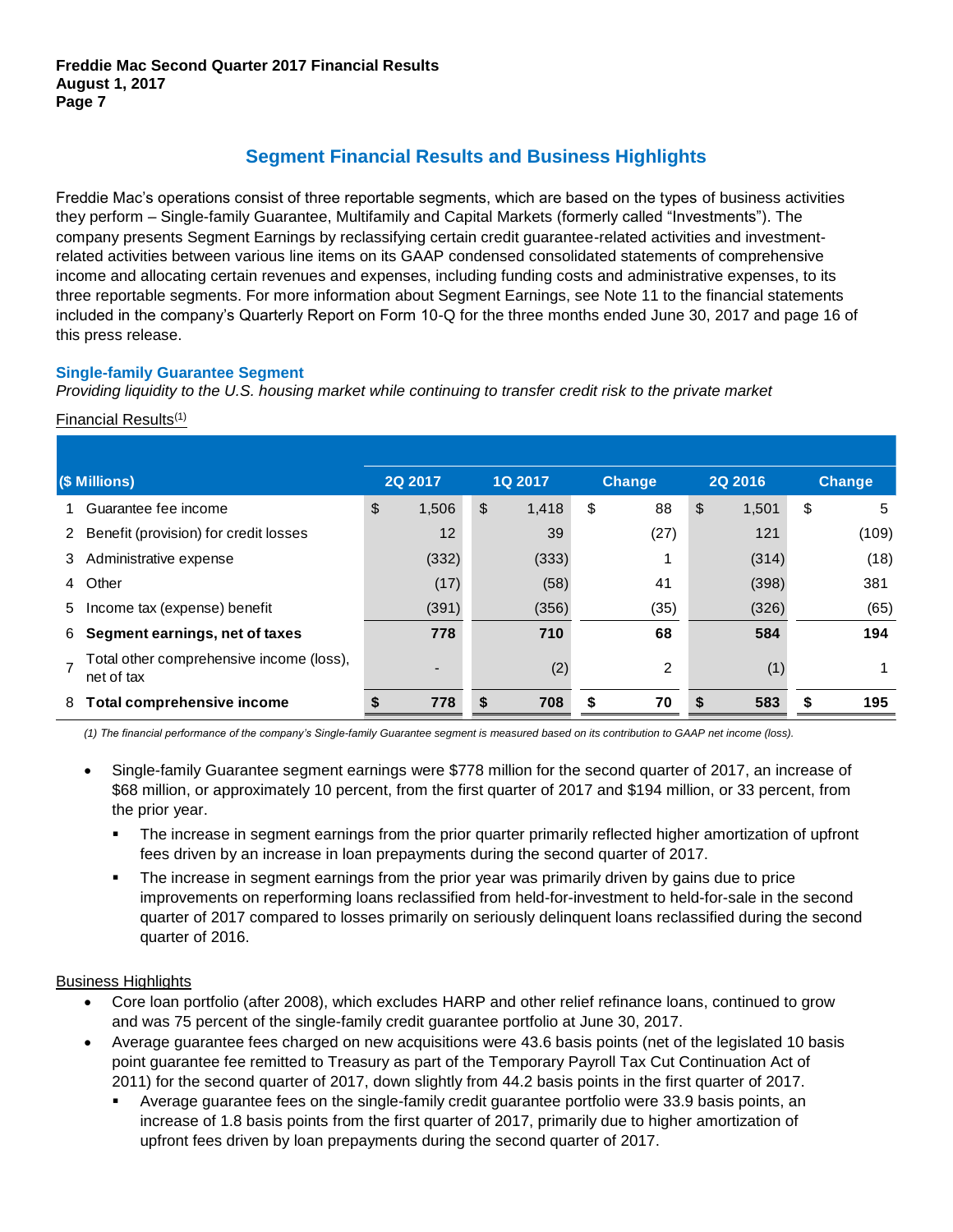Transferred a small portion of expected credit losses and a significant portion of the credit losses in a stressed economic environment on approximately \$105.2 billion in UPB of mortgage loans in the Core loan portfolio during the second quarter of 2017.

### **Multifamily Segment**

|              | Providing financing for workforce housing while continuing to transfer credit risk to the private market                                      |    |         |    |         |    |               |    |                |    |               |  |  |  |
|--------------|-----------------------------------------------------------------------------------------------------------------------------------------------|----|---------|----|---------|----|---------------|----|----------------|----|---------------|--|--|--|
|              | Financial Results <sup>(1)</sup>                                                                                                              |    |         |    |         |    |               |    |                |    |               |  |  |  |
|              |                                                                                                                                               |    |         |    |         |    |               |    |                |    |               |  |  |  |
|              | (\$ Millions)                                                                                                                                 |    | 2Q 2017 |    | 1Q 2017 |    | <b>Change</b> |    | <b>2Q 2016</b> |    | <b>Change</b> |  |  |  |
|              | Net interest income                                                                                                                           | \$ | 292     | \$ | 271     | \$ | 21            | \$ | 283            | \$ | 9             |  |  |  |
| 2            | Guarantee fee income                                                                                                                          |    | 162     |    | 151     |    | 11            |    | 124            |    | 38            |  |  |  |
| $\mathbf{R}$ | Gains (losses) on loans and other non-<br>interest income                                                                                     |    | 412     |    | 236     |    | 176           |    | 378            |    | 34            |  |  |  |
| 4            | Derivative gains (losses)                                                                                                                     |    | (180)   |    | 127     |    | (307)         |    | (296)          |    | 116           |  |  |  |
| 5            | Administrative expense                                                                                                                        |    | (95)    |    | (95)    |    |               |    | (86)           |    | (9)           |  |  |  |
| 6            | Other                                                                                                                                         |    | (6)     |    | (15)    |    | 9             |    | (3)            |    | (3)           |  |  |  |
|              | Income tax (expense) benefit                                                                                                                  |    | (196)   |    | (226)   |    | 30            |    | (136)          |    | (60)          |  |  |  |
| 8            | Segment earnings, net of taxes                                                                                                                |    | 389     |    | 449     |    | (60)          |    | 264            |    | 125           |  |  |  |
| $\mathsf{Q}$ | Total other comprehensive income (loss),<br>net of tax                                                                                        |    | 73      |    | (4)     |    | 77            |    | 7              |    | 66            |  |  |  |
|              | 10 Total comprehensive income                                                                                                                 | S  | 462     | \$ | 445     | \$ | 17            | S  | 271            | \$ | 191           |  |  |  |
|              | (1) The financial performance of the company's Multifamily segment is measured based on its contribution to GAAP comprehensive income (loss). |    |         |    |         |    |               |    |                |    |               |  |  |  |

*(1) The financial performance of the company's Multifamily segment is measured based on its contribution to GAAP comprehensive income (loss).*

- Multifamily segment comprehensive income was \$462 million for the second quarter of 2017, an increase of \$17 million, or 4 percent, from the first quarter of 2017 and \$191 million, or 70 percent, from the prior year.
	- The increase in comprehensive income from the prior quarter was primarily driven by higher net interest income on certain multifamily securities and higher guarantee fee income, partially offset by lower markto-market gains in the second quarter of 2017.
	- The increase in comprehensive income from the prior year was primarily driven by fair value gains and increased guarantee fee income.
- Derivative gains (losses) for the Multifamily segment are largely offset by interest rate-related fair value changes of the loans and investment securities being economically hedged. As a result, there is minimal net impact on total comprehensive income for the Multifamily segment from interest rate-related derivatives.

### Business Highlights

- New purchase volume of \$14.1 billion for the second quarter of 2017 increased 11 percent from the first quarter of 2017, while outstanding loan commitments increased \$5 billion to \$19 billion, reflecting continued strong market demand.
	- The capped multifamily new business activity for the second quarter of 2017 was \$6.7 billion.
		- $\circ$  The 2017 FHFA Scorecard goal is to maintain the dollar volume of annual multifamily new business activity at or below a production cap of \$36.5 billion.
- Executed 12 K Certificate and 5 SB (Small Balance) Certificate transactions that transferred a large majority of expected and stress credit losses associated with \$12.3 billion in UPB of loans during the second quarter of 2017.
- Provided financing for approximately 174,000 rental units in the second quarter of 2017.
	- 84 percent of the eligible units financed in the first half of 2017 were affordable to families earning at or below area median incomes.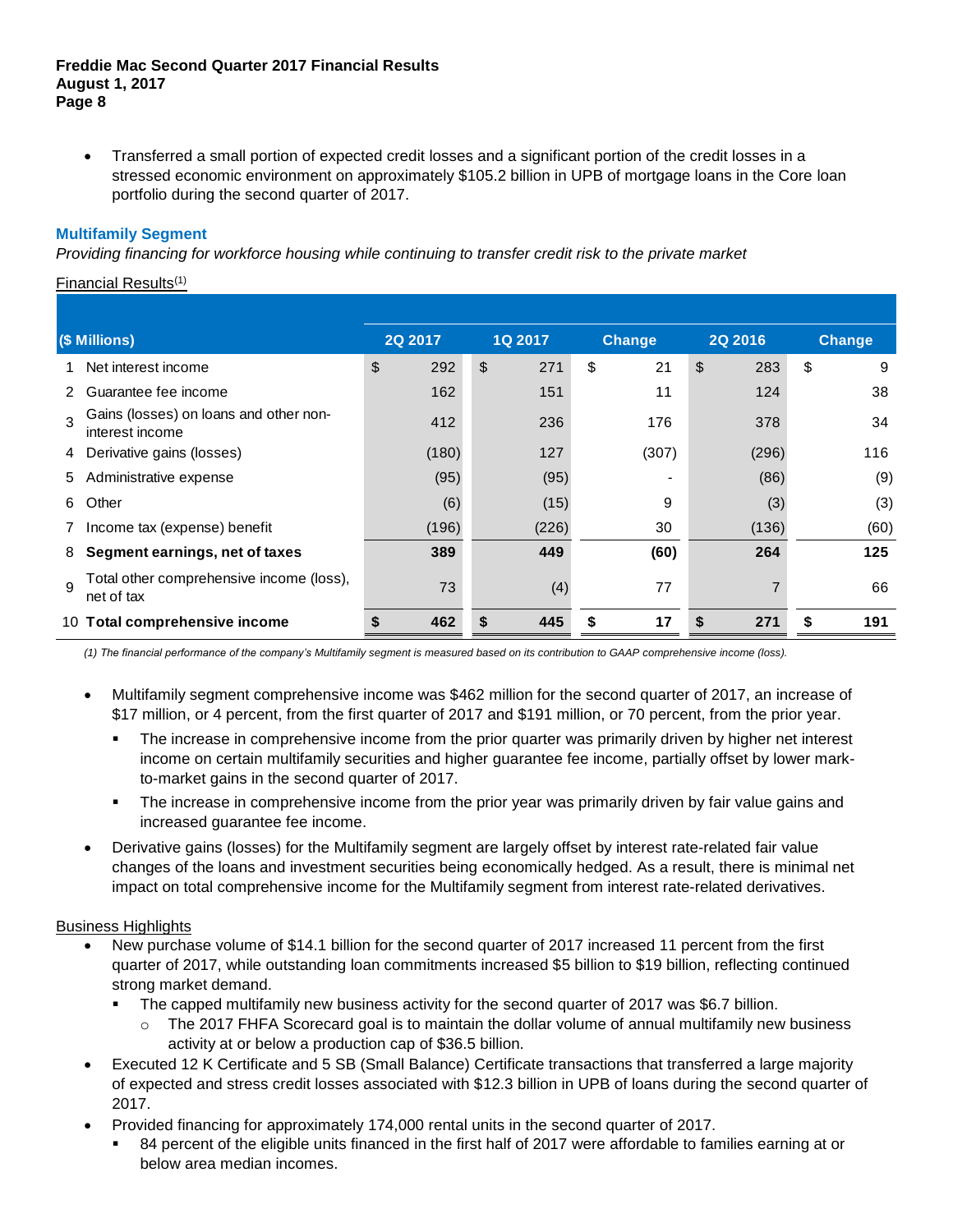## **Capital Markets Segment**

*Enhancing the liquidity of the company's securities in the secondary mortgage market while reducing less liquid assets using an economically sensible approach*

### Financial Results<sup>(1)</sup>

|               | Financial Results <sup>(1)</sup>                       |                |       |         |       |               |       |                |               |
|---------------|--------------------------------------------------------|----------------|-------|---------|-------|---------------|-------|----------------|---------------|
|               |                                                        |                |       |         |       |               |       |                |               |
| (\$ Millions) |                                                        | <b>2Q 2017</b> |       | 1Q 2017 |       | <b>Change</b> |       | <b>2Q 2016</b> | <b>Change</b> |
|               | Net interest income                                    | \$             | 875   | \$      | 929   | \$            | (54)  | \$<br>925      | \$<br>(50)    |
|               | 2 Derivative gains (losses)                            |                | (485) |         | 52    |               | (537) | (1, 322)       | 837           |
| 3             | Other non-interest income                              |                | 444   |         | 686   |               | (242) | 622            | (178)         |
|               | 4 Administrative expense                               |                | (86)  |         | (83)  |               | (3)   | (75)           | (11)          |
| 5             | Other                                                  |                | (1)   |         | (4)   |               | 3     | (1)            |               |
| 6             | Income tax (expense) benefit                           |                | (250) |         | (528) |               | 278   | (4)            | (246)         |
|               | Segment earnings, net of taxes                         |                | 497   |         | 1,052 |               | (555) | 145            | 352           |
| 8             | Total other comprehensive income (loss),<br>net of tax |                | 249   |         | 29    |               | 220   | 134            | 115           |
| 9             | Total comprehensive income                             |                | 746   | \$      | 1,081 | \$            | (335) | \$<br>279      | 467           |

*(1) The financial performance of the company's Capital Markets segment is measured based on its contribution to GAAP comprehensive income (loss).*

- Capital Markets segment comprehensive income was \$746 million for the second quarter of 2017, a decrease of \$335 million, or 31 percent, from the first quarter of 2017 and an increase of \$467 million from the prior year.
	- **The decrease in comprehensive income from the prior quarter was primarily driven by lower amortization** income and higher fair value losses as a result of decreases in longer-term interest rates during the second quarter of 2017.
	- The increase in comprehensive income from the prior year was primarily driven by decreased losses due to the use of hedge accounting during the second quarter of 2017.
- On February 2, 2017, the company began using fair value hedge accounting for certain single-family mortgage loans, which reduced its GAAP earnings sensitivity to large interest rate movements by nearly 55 percent in the second quarter of 2017.

### Business Highlights

- Continued to responsibly reduce the balance of the company's mortgage-related investments portfolio, with a focus on reducing the balance of less liquid assets. The Capital Markets segment less liquid assets were \$73.3 billion at June 30, 2017, down \$2.7 billion, or 4 percent, from March 31, 2017, due primarily to sales of \$1.1 billion of reperforming loans and \$0.5 billion of non-agency mortgage-related securities and ongoing portfolio liquidations.
- The Capital Markets segment securitization pipeline assets, which represent performing single-family loans purchased for cash and held until securitized, were \$12.1 billion at June 30, 2017, up \$4.4 billion from March 31, 2017.
- Continued to maintain a presence in the agency mortgage-related securities market to strategically support the guarantee business.
	- Liquid assets held by the Capital Markets segment were \$137 billion at June 30, 2017, or 62 percent of the portfolio.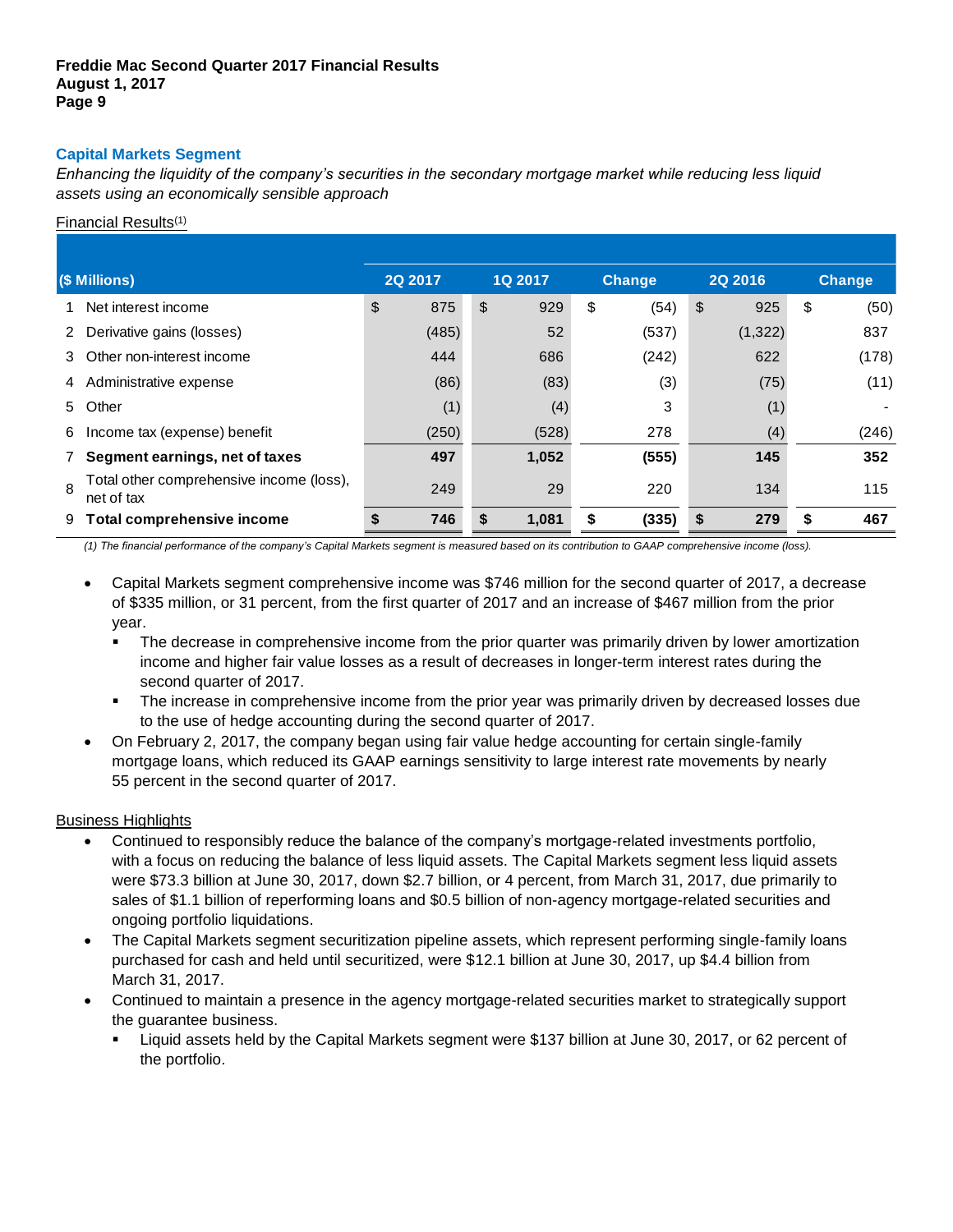# **Housing Market Support**

Freddie Mac supports the U.S. housing market by executing its charter mission to ensure credit availability for new and refinanced mortgages as well as rental housing while also helping struggling homeowners avoid foreclosure.

**Preventing Foreclosures** – Freddie Mac continued to help struggling borrowers retain their homes or otherwise avoid foreclosure, completing approximately 35,000 single-family loan workouts in the six months ended June 30, 2017.

**Mortgage Funding** – Freddie Mac provided approximately \$190 billion in liquidity to the market in the six months ended June 30, 2017, funding:

- Nearly 692,000 single-family homes, approximately 343,000 of which were refinance loans; and
- Approximately 332,000 multifamily rental units.



*(1) As of June 30, 2017.*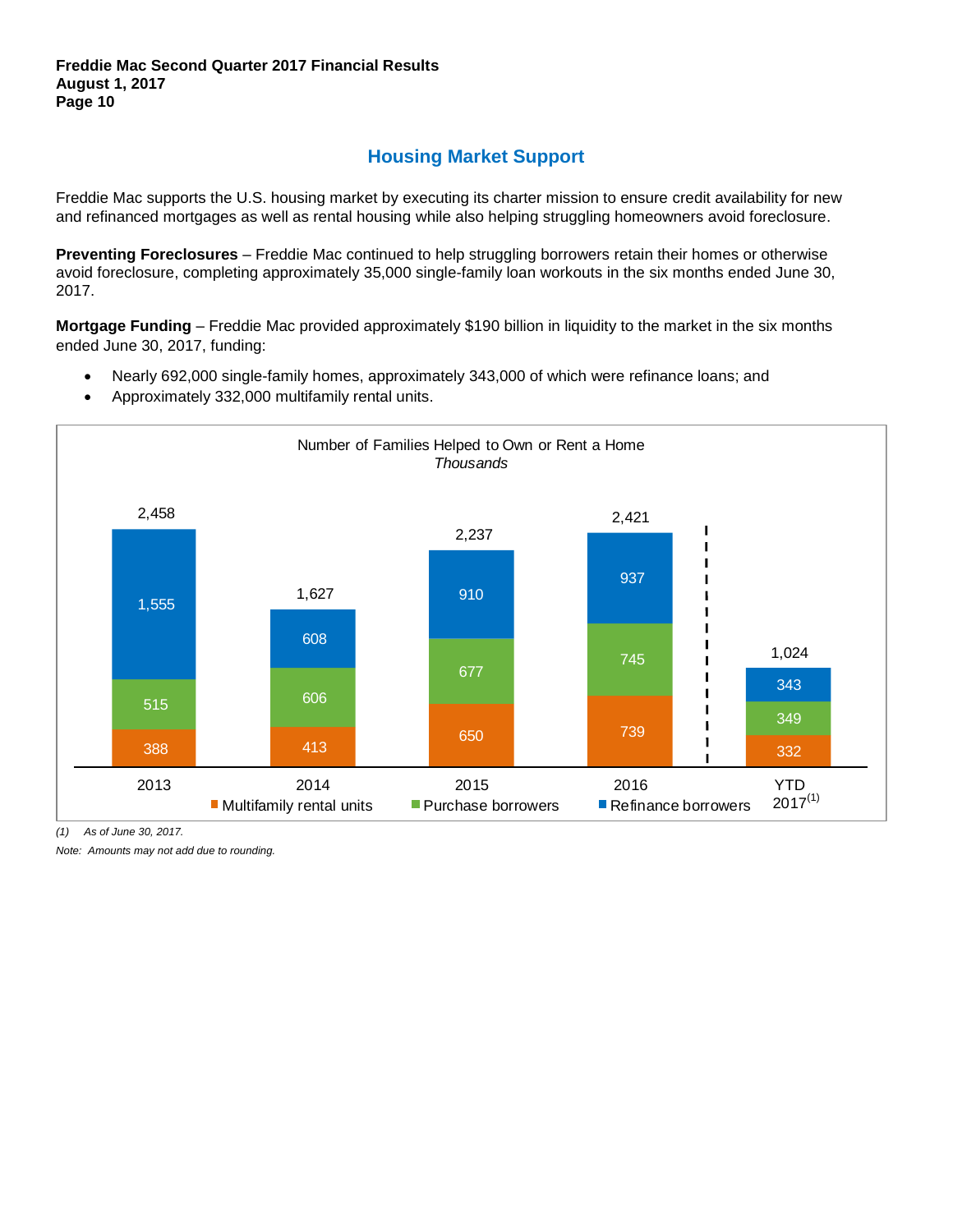## **About Freddie Mac's Conservatorship**

Since September 2008, Freddie Mac has been operating under conservatorship, with FHFA as Conservator. The support provided by Treasury pursuant to the Purchase Agreement enables the company to maintain access to the debt markets and to have adequate liquidity to conduct its normal business operations.





*(1) Excludes the initial \$1 billion liquidation preference of senior preferred stock issued to Treasury in September 2008 as consideration for Treasury's funding commitment. The company received no cash proceeds as a result of issuing this initial \$1 billion liquidation preference of senior preferred stock. (2) As of June 30, 2017.*

- Based on our Net Worth Amount of \$2.6 billion as of June 30, 2017 and the Capital Reserve Amount of \$600 million in 2017, our dividend requirement to Treasury in September 2017 will be \$2.0 billion. If the Conservator declares a senior preferred stock dividend equal to our dividend requirement and directs us to pay it before September 30, 2017, we would expect to pay a dividend of \$2.0 billion by September 30, 2017.
	- The applicable capital reserve amount is \$600 million for 2017 and will be zero beginning on January 1, 2018.
	- The declining capital reserve required under the terms of the Purchase Agreement (ultimately reaching zero in 2018) increases the risk of Freddie Mac having a negative net worth and thus being required to draw from Treasury.
- Aggregate cash dividends paid to Treasury totaled \$108.2 billion, \$36.9 billion more than cumulative cash draws of \$71.3 billion received from Treasury through June 30, 2017.
- The amount of funding available to Freddie Mac under the Purchase Agreement remains unchanged at \$140.5 billion and will be reduced by any future draws.
- Treasury still maintains a liquidation preference of \$72.3 billion on the company's senior preferred stock as of June 30, 2017.
	- **The payment of dividends does not reduce the outstanding liquidation preference under the Purchase** Agreement, although we are permitted to pay down the liquidation preference of the outstanding shares of senior preferred stock to the extent of accrued and unpaid dividends previously added to the liquidation preference and not previously paid down.
	- Freddie Mac is not permitted to redeem the senior preferred stock prior to the termination of Treasury's funding commitment under the Purchase Agreement.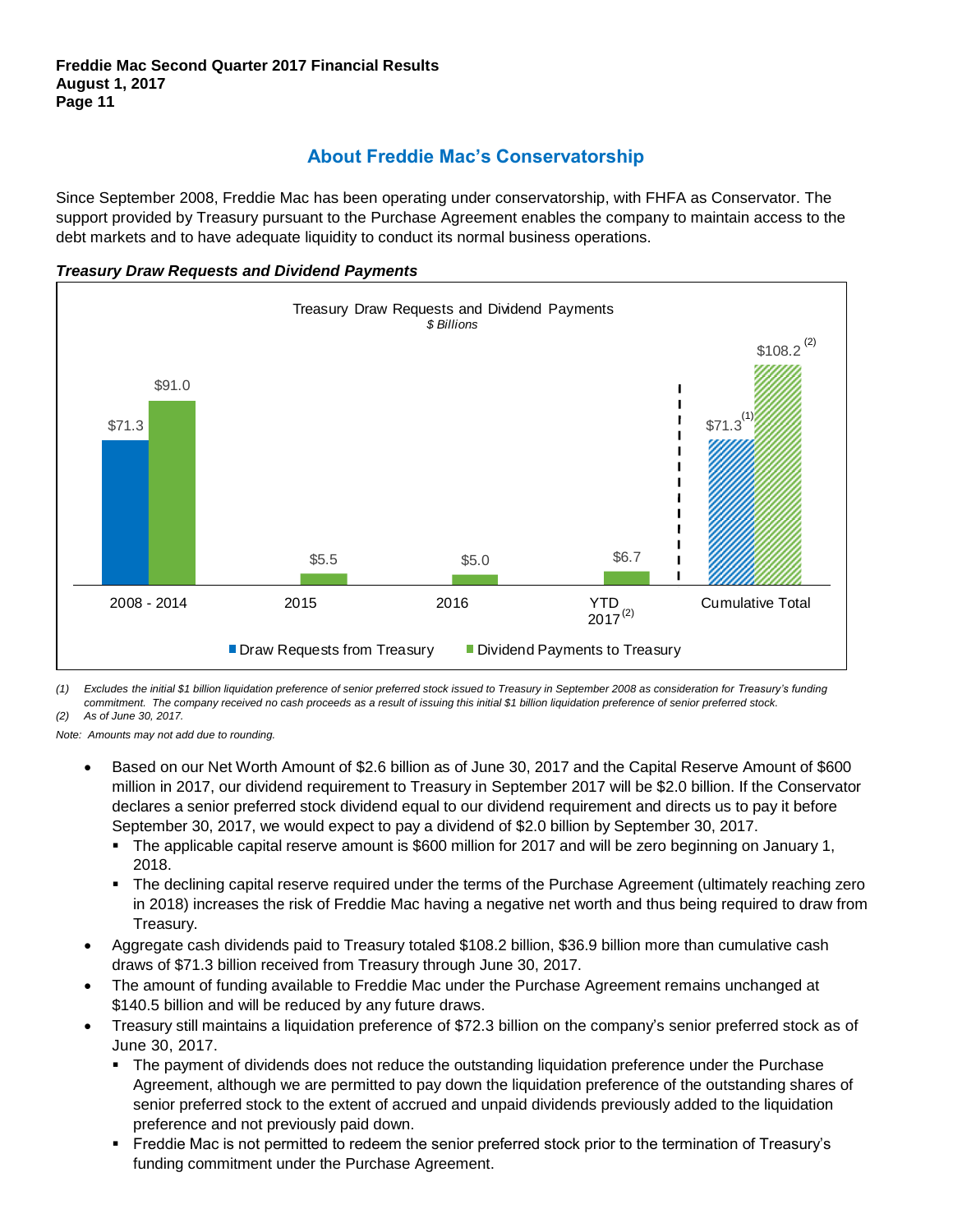## **Additional Information**

For more information, including that related to Freddie Mac's financial results, conservatorship and related matters, see the company's Quarterly Report on Form 10-Q for the quarter ended June 30, 2017, and the company's Financial Results Supplement. These documents are available on the Investor Relations page of the company's Web site at [www.FreddieMac.com/investors.](http://www.freddiemac.com/investors)

Additional information about Freddie Mac and its business is also set forth in the company's filings with the SEC, which are available on the Investor Relations page of the company's Web site at [www.FreddieMac.com/investors](http://www.freddiemac.com/investors) and the SEC's Web site at [www.sec.gov.](http://www.sec.gov/) Freddie Mac encourages all investors and interested members of the public to review these materials for a more complete understanding of the company's financial results and related disclosures.

## **Webcast Announcement**

Management will host a conference call at 9 a.m. Eastern Time on August 1, 2017 to discuss the company's results with the media. The conference call will be concurrently webcast. To access the live audio webcast, use the following link: [http://edge.media-server.com/m/p/gg52puix.](http://edge.media-server.com/m/p/gg52puix) The replay will be available on the company's Web site at [www.FreddieMac.com/investors](http://www.freddiemac.com/investors) for approximately 30 days. All materials related to the call will be available on the Investor Relations page of the company's Web site at www.FreddieMac.com/investors.

**Media Contact: Lisa Gagnon (703) 903-3385 Investor Contact: Laurie Garthune (571) 382-4732**

\* \* \* \*

This press release contains forward-looking statements, which may include statements pertaining to the conservatorship, the company's current expectations and objectives for its Single-family Guarantee, Multifamily and Capital Markets segments, its efforts to assist the housing market, liquidity and capital management, economic and market conditions and trends, market share, the effect of legislative and regulatory developments and new accounting guidance, credit quality of loans the company owns or guarantees, the costs and benefits of the company's credit risk transfer transactions, and results of operations and financial condition on a GAAP, Segment Earnings, non-GAAP and fair value basis. Forward-looking statements involve known and unknown risks and uncertainties, some of which are beyond the company's control. Management's expectations for the company's future necessarily involve a number of assumptions, judgments and estimates, and various factors, including changes in market conditions, liquidity, mortgage spreads, credit outlook, actions by the U.S. government (including FHFA, Treasury and Congress), and the impacts of legislation or regulations and new or amended accounting guidance, could cause actual results to differ materially from these expectations. These assumptions, judgments, estimates and factors are discussed in the company's Annual Report on Form 10-K for the year ended December 31, 2016, Quarterly Reports on Form 10-Q for the quarters ended March 31, 2017 and June 30, 2017 and Current Reports on Form 8-K, which are available on the Investor Relations page of the company's Web site at www.FreddieMac.com/investors and the SEC's Web site at www.sec.gov. The company undertakes no obligation to update forward-looking statements it makes to reflect events or circumstances occurring after the date of this press release.

Freddie Mac makes home possible for millions of families and individuals by providing mortgage capital to lenders. Since its creation by Congress in 1970, the company has made housing more accessible and affordable for homebuyers and renters in communities nationwide. The company is building a better housing finance system for homebuyers, renters, lenders and taxpayers. Learn more at FreddieMac.com, Twitter @FreddieMac and Freddie Mac's blog FreddieMac.com/blog.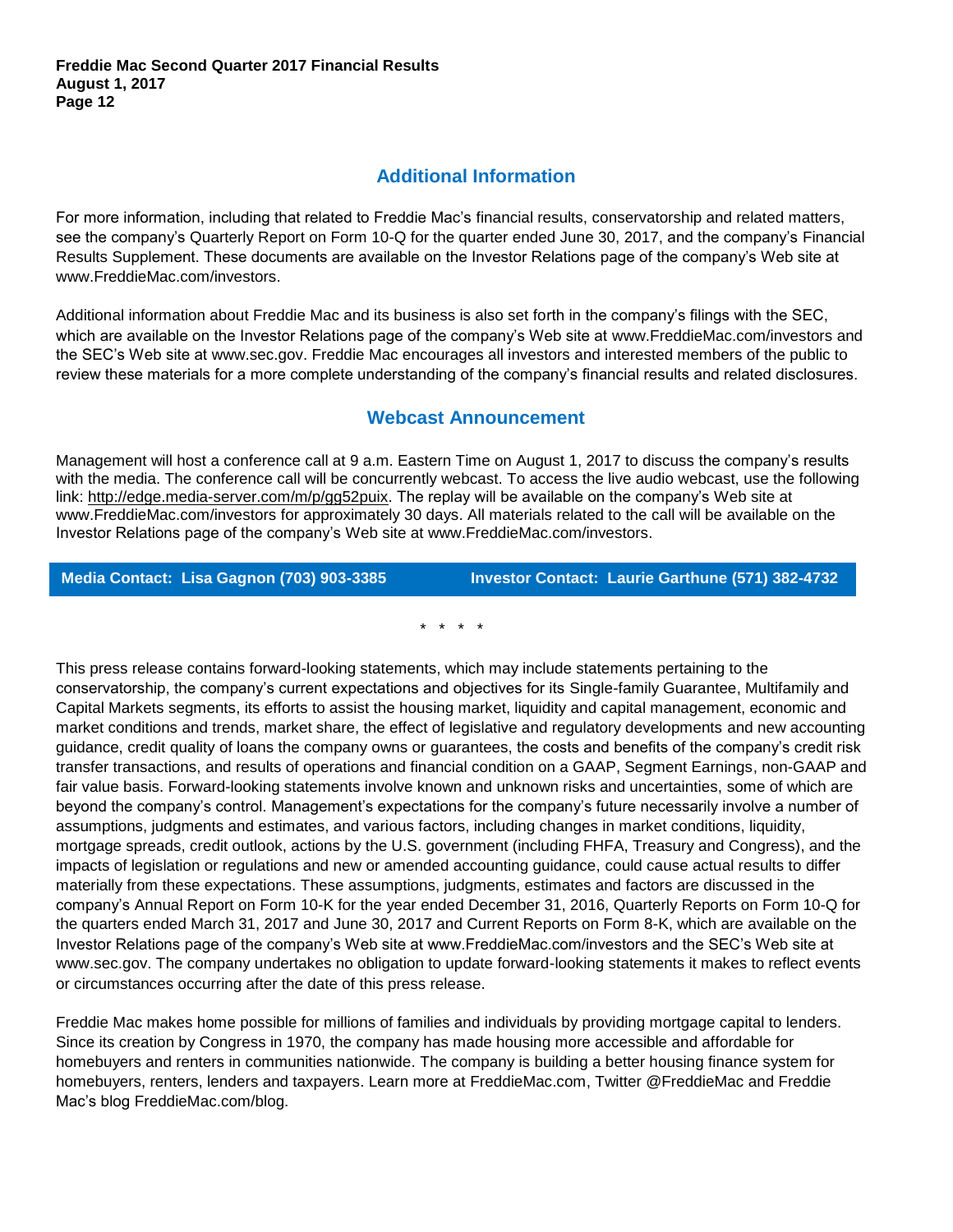### **FREDDIE MAC CONDENSED CONSOLIDATED STATEMENTS OF COMPREHENSIVE INCOME (UNAUDITED)**

|                                                                                      |                         |               | <b>Three Months Ended</b>                   |                 |               |
|--------------------------------------------------------------------------------------|-------------------------|---------------|---------------------------------------------|-----------------|---------------|
|                                                                                      |                         | June 30, 2017 | March 31, 2017                              |                 | June 30, 2016 |
|                                                                                      |                         |               | (in millions, except share-related amounts) |                 |               |
| Interest income                                                                      |                         |               |                                             |                 |               |
| Mortgage loans                                                                       | \$                      | 15,848        | \$<br>15,965                                | \$              | 15,238        |
| Investments in securities                                                            |                         | 902           | 914                                         |                 | 978           |
| Other                                                                                |                         | 150           | 101                                         |                 | 56            |
| Total interest income                                                                |                         | 16,900        | 16,980                                      |                 | 16,272        |
| Interest expense                                                                     |                         | (13, 479)     | (13, 142)                                   |                 | (12, 781)     |
| Expense related to derivatives                                                       |                         | (42)          | (43)                                        |                 | (48)          |
| Net interest income                                                                  |                         | 3,379         | 3,795                                       |                 | 3,443         |
| Benefit for credit losses                                                            |                         | 422           | 116                                         |                 | 775           |
| Net interest income after benefit for credit losses                                  |                         | 3,801         | 3,911                                       |                 | 4,218         |
| Non-interest income (loss)                                                           |                         |               |                                             |                 |               |
| Gains (losses) on extinguishment of debt                                             |                         | 50            | 218                                         |                 | (119)         |
| Derivative (losses)                                                                  |                         | (1,096)       | (302)                                       |                 | (2,058)       |
| Net impairment of available-for-sale securities recognized in<br>earnings            |                         | (3)           | (13)                                        |                 | (72)          |
| Other gains on investment securities recognized in earnings                          |                         | 61            | 56                                          |                 | 450           |
| Other income (loss)                                                                  |                         | 694           | 415                                         |                 | (25)          |
| Non-interest income (loss)                                                           |                         | (294)         | 374                                         |                 | (1,824)       |
| Non-interest expense                                                                 |                         |               |                                             |                 |               |
| Salaries and employee benefits                                                       |                         | (266)         | (275)                                       |                 | (240)         |
| Professional services                                                                |                         | (118)         | (112)                                       |                 | (117)         |
| Occupancy expense                                                                    |                         | (16)          | (13)                                        |                 | (15)          |
| Other administrative expense                                                         |                         | (113)         | (111)                                       |                 | (103)         |
| Total administrative expense                                                         |                         | (513)         | (511)                                       |                 | (475)         |
| Real estate owned operations expense                                                 |                         | (37)          | (56)                                        |                 | (29)          |
| Temporary Payroll Tax Cut Continuation Act of 2011 expense                           |                         | (330)         | (321)                                       |                 | (280)         |
| Other expense                                                                        |                         | (126)         | (76)                                        |                 | (151)         |
| Non-interest expense                                                                 |                         | (1,006)       | (964)                                       |                 | (935)         |
| Income before income tax (expense)                                                   |                         | 2,501         | 3,321                                       |                 | 1,459         |
| Income tax (expense)                                                                 |                         | (837)         | (1, 110)                                    |                 | (466)         |
| Net income                                                                           |                         | 1,664         | 2,211                                       |                 | 993           |
| Other comprehensive income (loss), net of taxes and<br>reclassification adjustments: |                         |               |                                             |                 |               |
| Changes in unrealized gains (losses) related to available-for-                       |                         |               |                                             |                 |               |
| sale securities                                                                      |                         | 295           | (2)                                         |                 | 109           |
| Changes in unrealized gains related to cash flow hedge                               |                         | 27            | 28                                          |                 | 32            |
| relationships                                                                        |                         |               |                                             |                 |               |
| Changes in defined benefit plans                                                     |                         |               | (3)                                         |                 | (1)           |
| Total other comprehensive income, net of taxes and<br>reclassification adjustments   |                         | 322           | 23                                          |                 | 140           |
| Comprehensive income                                                                 | \$                      | 1,986         | \$<br>2,234                                 | \$              | 1,133         |
| Net income                                                                           | $\overline{\mathbb{S}}$ | 1,664         | \$<br>2,211                                 | \$              | 993           |
| Undistributed net worth sweep and senior preferred stock<br>dividends                |                         | (1,986)       | (2, 234)                                    |                 | (933)         |
| Net income (loss) attributable to common stockholders                                | \$                      | (322)         | \$<br>(23)                                  | $\frac{1}{2}$   | 60            |
| Net income (loss) per common share - basic and diluted                               | $\overline{\mathsf{s}}$ | (0.10)        | \$<br>(0.01)                                | $\overline{\$}$ | 0.02          |
| Weighted average common shares outstanding (in millions) -<br>basic and diluted      |                         | 3,234         | 3,234                                       |                 | 3,234         |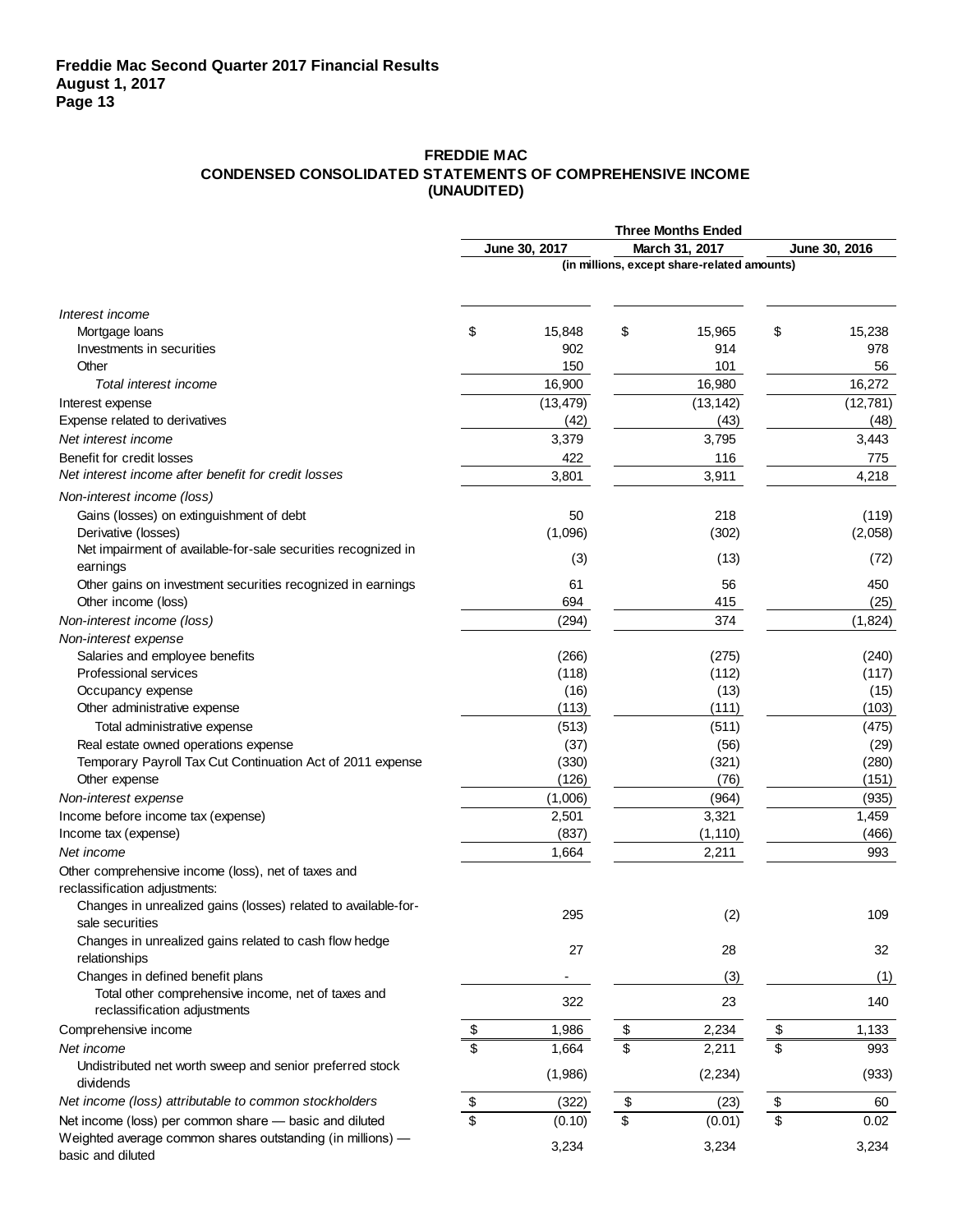## **FREDDIE MAC CONDENSED CONSOLIDATED BALANCE SHEETS (UNAUDITED)**

|                                                                             |                           | June 30, 2017                               | December 31, 2016 |
|-----------------------------------------------------------------------------|---------------------------|---------------------------------------------|-------------------|
|                                                                             |                           | (in millions, except share-related amounts) |                   |
| <b>Assets</b>                                                               |                           |                                             |                   |
| Cash and cash equivalents                                                   | \$                        | 6,666                                       | \$<br>12,369      |
| Restricted cash and cash equivalents                                        |                           | 4,464                                       | 9,851             |
| Securities purchased under agreements to resell                             |                           | 47,791                                      | 51,548            |
| Investments in securities, at fair value                                    |                           | 98,799                                      | 111,547           |
| Mortgage loans held-for-sale (includes \$17,982 and \$16,255 at fair value) |                           | 28,019                                      | 18,088            |
| Mortgage loans held-for-investment (net of allowance for loan losses of     |                           | 1,804,123                                   | 1,784,915         |
| \$10,311 and \$13,431)                                                      |                           |                                             |                   |
| Accrued interest receivable                                                 |                           | 6,237                                       | 6,135             |
| Derivative assets, net                                                      |                           | 951                                         | 747               |
| Deferred tax assets, net                                                    |                           | 14,751                                      | 15,818            |
| Other assets (includes \$2,629 and \$2,408 at fair value)                   |                           | 10,956                                      | 12,358            |
| Total assets                                                                | $\boldsymbol{\mathsf{S}}$ | 2,022,757                                   | \$<br>2,023,376   |
| <b>Liabilities and equity</b>                                               |                           |                                             |                   |
| Liabilities                                                                 |                           |                                             |                   |
| Accrued interest payable                                                    | \$                        | 6,090                                       | \$<br>6,015       |
| Debt, net (includes \$6,124 and \$6,010 at fair value)                      |                           | 2,009,166                                   | 2,002,004         |
| Derivative liabilities, net                                                 |                           | 298                                         | 795               |
| Other liabilities                                                           |                           | 4,617                                       | 9,487             |
| <b>Total liabilities</b>                                                    |                           | 2,020,171                                   | 2,018,301         |
| Commitments and contingencies                                               |                           |                                             |                   |
| Equity                                                                      |                           |                                             |                   |
| Senior preferred stock                                                      |                           | 72,336                                      | 72,336            |
| Preferred stock, at redemption value                                        |                           | 14,109                                      | 14,109            |
| Common stock, \$0.00 par value, 4,000,000,000 shares authorized,            |                           |                                             |                   |
| 725,863,886 shares issued and 650,054,731 shares and 650,046,828            |                           |                                             |                   |
| shares outstanding                                                          |                           |                                             |                   |
| Additional paid-in capital                                                  |                           |                                             |                   |
| Retained earnings (accumulated deficit)                                     |                           | (80, 777)                                   | (77, 941)         |
| AOCI, net of taxes, related to:                                             |                           |                                             |                   |
| Available-for-sale securities (includes \$813 and \$782, related to net     |                           |                                             |                   |
| unrealized gains on securities for which other-than-temporary               |                           | 1,208                                       | 915               |
| impairment has been recognized in earnings)                                 |                           |                                             |                   |
| Cash flow hedge relationships                                               |                           | (425)                                       | (480)             |
| Defined benefit plans                                                       |                           | 18                                          | 21                |
| Total AOCI, net of taxes                                                    |                           | 801                                         | 456               |
| Treasury stock, at cost, 75,809,155 shares and 75,817,058 shares            |                           | (3,883)                                     | (3,885)           |
| <b>Total equity</b>                                                         |                           | 2,586                                       | 5,075             |
| Total liabilities and equity                                                | \$                        | 2,022,757                                   | \$<br>2,023,376   |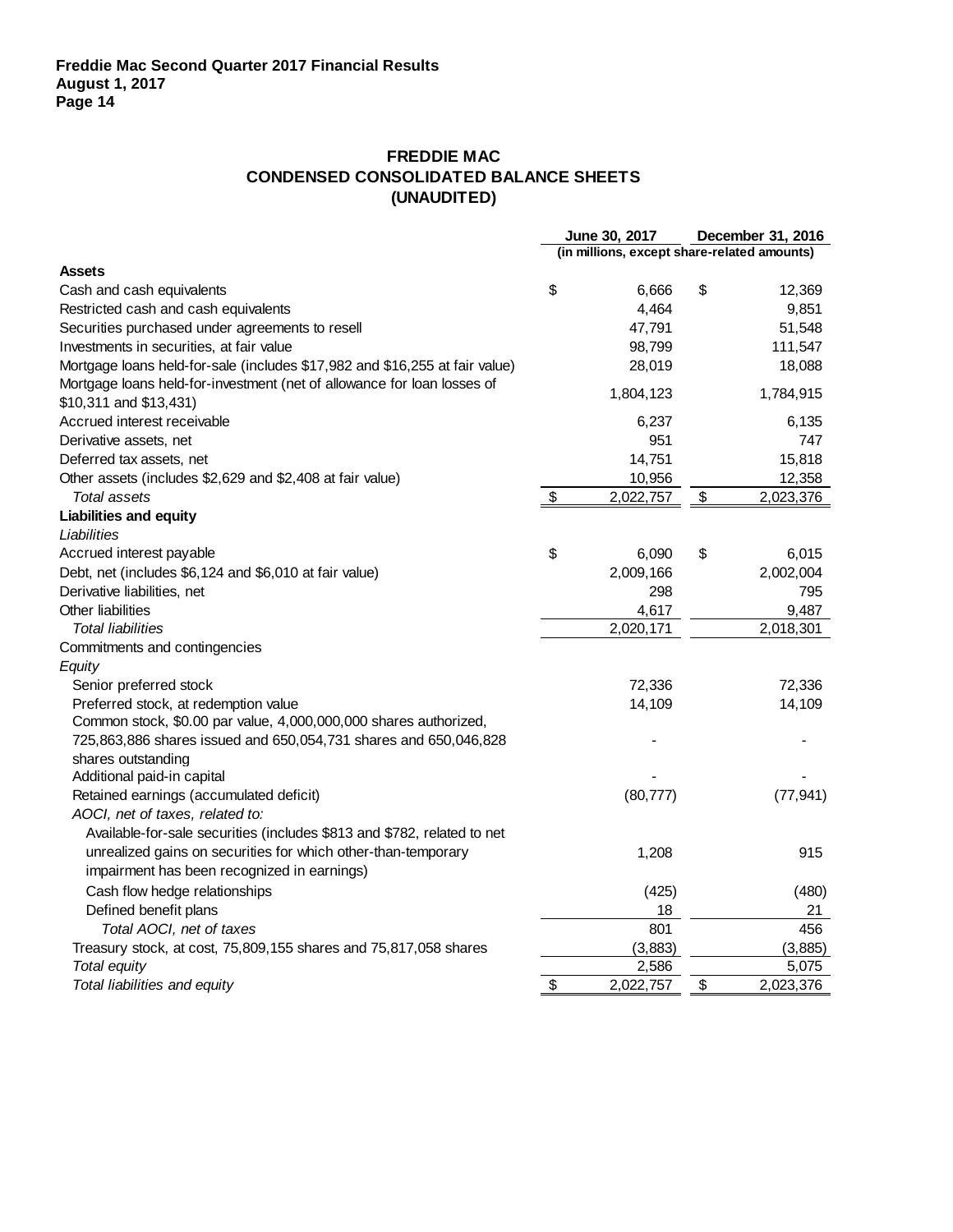#### Freddie Mac Non-GAAP Reconciliations \$ Millions, Pre-Tax

#### Reconciliation of GAAP Net Interest Income to Adjusted Net Interest Income

|   |                                                                                             |  | 2Q 2016 |     |          |    | 3Q 2016 |     | 4Q 2016 |   | 1Q 2017   |  | 2Q 2017 |
|---|---------------------------------------------------------------------------------------------|--|---------|-----|----------|----|---------|-----|---------|---|-----------|--|---------|
|   | <b>GAAP Net Interest Income</b>                                                             |  | 3.443   | S.  | 3,646    | \$ | 3,885   | S.  | 3.795   |   | \$3,379   |  |         |
|   | Reclassifications:                                                                          |  |         |     |          |    |         |     |         |   |           |  |         |
|   | 2 Guarantee fee income reclassified out of net interest income $(1)$ , $(2)$                |  | (1,781) |     | (1,935)  |    | (1,970) |     | (1,741) |   | (1,840)   |  |         |
|   | 3 Accrual of periodic cash settlements reclassified into net interest income <sup>(3)</sup> |  | (420)   |     | (416)    |    | (434)   |     | (467)   |   | (429)     |  |         |
|   | 4 Other reclassifications (4)                                                               |  | (34)    |     | (106)    |    | (325)   |     | (387)   |   | 58        |  |         |
| 5 | Total reclassifications                                                                     |  | (2,235) |     | (2, 456) |    | (2,730) |     | (2,595) |   | \$(2,212) |  |         |
|   | 6 Adjusted Net Interest Income                                                              |  | 208. ا  | \$. | 1,190    | S  | 1,155   | \$. | 1,200   | S | 1.167     |  |         |

### Reconciliation of GAAP Guarantee Fee Income\* to Adjusted Guarantee Fee Income

|    |                                                                                                               | 2Q 2016 |  | 3Q 2016 |               | 4Q 2016 |    | 1Q 2017 |  | 2Q 2017 |
|----|---------------------------------------------------------------------------------------------------------------|---------|--|---------|---------------|---------|----|---------|--|---------|
|    | 7 GAAP Guarantee Fee Income*                                                                                  | 124     |  | 133     | <sup>\$</sup> | 146     | -S | 149     |  | 158     |
|    | Reclassifications:                                                                                            |         |  |         |               |         |    |         |  |         |
|    | 8 Guarantee fee income reclassified from net interest income (1), (2)                                         | 1.781   |  | 1.935   |               | 1.970   |    | 1.741   |  | 1.840   |
|    | 9 Temporary Payroll Tax Cut Continuation Act of 2011 expense reclassified from other non-interest expense (b) | (280)   |  | (293)   |               | (307)   |    | (321)   |  | (330)   |
| 10 | Total reclassifications                                                                                       | 1.501   |  | 1.642   |               | 1.663   |    | 1.420   |  | 1,510   |
|    | 11 Adjusted Guarantee Fee Income                                                                              | l,625   |  | 1,775   |               | 1,809   |    | 1,569   |  | 1,668   |

\* Guarantee fee income on a GAAP basis is included in Other income (loss) on Freddie Mac's condensed consolidated statements of comprehensive income.

Note: Columns may not add due to rounding.

For notes on reclassifications, see page 16 of this press release.